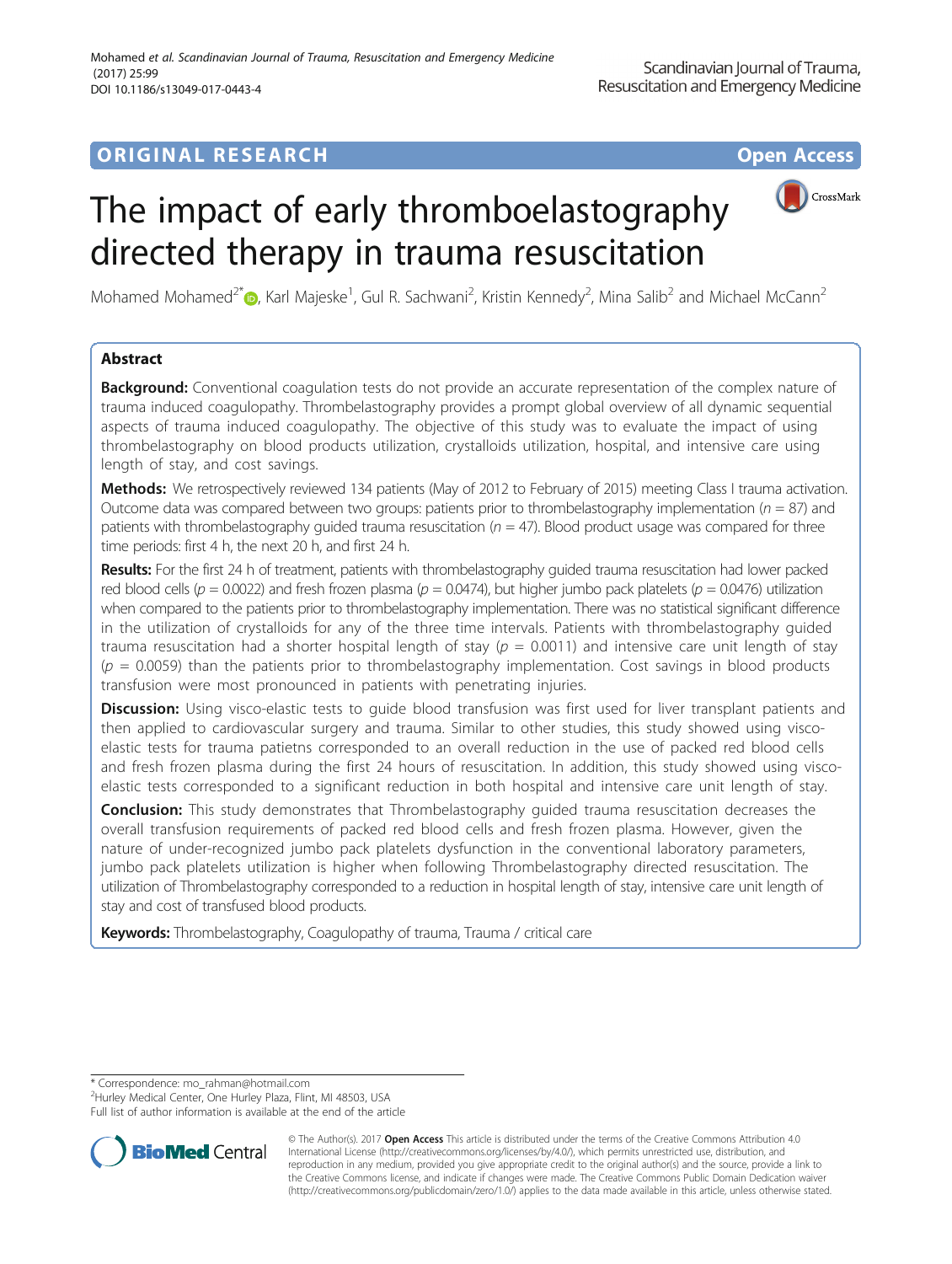### Background

Severe blood loss leading to hemorrhagic shock represents a major factor in trauma related deaths. An intrinsic dysregulation of the coagulation cascade known as trauma induced coagulopathy (TIC) [\[1\]](#page-9-0) – contributes to the ongoing hemorrhage. One in every four trauma patients presents to the hospital with established TIC that may lead to a sequence of deleterious events [\[2](#page-9-0)–[4](#page-9-0)]. Effects of TIC include uncontrolled bleeding, massive transfusion, and multi-organ failure. Further, TIC corresponds to having longer intensive care unit (ICU) and hospital length of stay (LOS), as well as a fourfold increase in mortality [\[5\]](#page-9-0). Conventional coagulation tests (CCTs) offer valuable information in monitoring the different aspects of coagulation. However, CCTs have several limitations: (1) they fail to delineate the complex nature of TIC, (2) they are time consuming, and (3) they have questionable value in guiding transfusion requirements [\[6, 7\]](#page-9-0). A systematic review in 2011 suggested that CCTs are insufficient to diagnose TIC [\[8, 9](#page-9-0)]. Thrombelastography (TEG - Heamonetics Corp, Braintree, MA USA) or rotational thromboelastometry (ROTEM - TEM international; GmbH, Munich, Germany) provides an alternative diagnostic modality for TIC that overcomes the aforementioned limitations. And ROTEM are visco-elastic tests offering a prompt global overview of all dynamic sequential aspects of the TIC process by providing data on the speed of coagulation initiation, kinetics of clot growth, clot strength, and its breakdown [\[6, 10\]](#page-9-0). Clinicians have developed massive transfusion protocols (MTP) to prioritize the correction of coagulopathy by delivering blood products in a systematic and coordinated fashion. Moreover, by using visco-elastic tests, physicians can obtain a more detailed assessment of all stages of hemostasis that allows developing a patient specific goal directed therapy [\[6, 11](#page-9-0)].

In trauma patients with TIC, evidence exists that viscoelastic tests supersede CCTs in delineating the process of the clotting cascade and therefore are useful in guiding blood products transfusion [\[7](#page-9-0)]. Recent guidelines on the management of TIC encourages a treatment strategy focused on goal directed resuscitation with more restriction in the use of intravenous fluids during initial resuscitation [\[10](#page-9-0)]. Indiscriminate administration of crystalloids, albumin, or even packed red blood cells (PRBCs) may cause cardiac and pulmonary complications, gastrointestinal dysmotility, and coagulation disturbances. Hence, visco-elastic tests can provide detailed information on which blood products would prove most efficacious to the hemorrhaging trauma patient and accordingly help guide transfusion therapy in appropriate quantities [[5, 12](#page-9-0)]. Since the bleeding trauma patient often requires a significant amount of resources, goal directed restriction in blood products may also help with reducing the economic burden of caring for these patients [\[10\]](#page-9-0).

#### Table 1 Criteria for Class I trauma activation

| Glasgow Coma Scale ≤8 with mechanism attributed to trauma                                                                |
|--------------------------------------------------------------------------------------------------------------------------|
| Systolic blood pressure $<$ 90 at any time in the prehospital or hospital<br>setting                                     |
| Respiratory rate $<$ 10 or $>$ 29 with respiratory compromise and/or<br>inhalation injury in need of emergent intubation |
| Any intubated patient with mechanism attributed to trauma                                                                |
| Gun-shot wounds to head, neck, chest, abdomen, back or buttocks                                                          |
| Penetrating injuries to extremities proximal to the elbow or knee                                                        |
| Stab wounds to the head, neck, cardiac box, torso, or back                                                               |
| Transfer in from outside hospital receiving/received blood to maintain<br>vital signs                                    |
| All transfers in from outside hospital (meeting class I criteria                                                         |
| Electric burn with cardiac dysrhythmia or significant tissue damage                                                      |
| Emergency physicians discretion when full trauma team is needed                                                          |

There is a paucity in the literature on studies that attempt to evaluate relationships between the use of visco-elastic tests and resuscitation outcomes and costs in trauma patients [\[13](#page-9-0)]. The aim of this study was to evaluate the impact of using TEG on 4 main outcomes: (1) Blood products utilization; (2) crystalloids utilization; (3) hospital LOS and ICU LOS; and (4) the cost of utilized blood products and length of stay.

#### Methods

### Patients

Prior to inception, this study was reviewed and approved by the Institutional Review Board (IRB) at Hurley Medical Center, a university affiliated Level I trauma center. The study consisted of a retrospective analysis on the 4 main outcomes associated with implementation of TEG (a visco-elastic test) for Class I trauma patients (defined as satisfying any of the criteria in Table 1). The primary outcomes were volume of blood products transfused (PRBCs), fresh frozen plasma (FFP), jumbo pack platelets (PLs) (1 jumbo pack = 6 units of platelets), and cryoprecipitate (CRYO) pools (1 pool = 5 units). Secondary outcomes included volume of crystalloids transfused, mortality rates, hospital & ICU LOS, and associated costs. We compared outcomes among two 16 month cohorts of patients: patients prior to TEG implementation (preTEG) - from May 1, 2012 to September 30, 2013; and patients with TEG guided trauma resuscitation (postTEG) - from October 1, 2013 to Feb 28, 2015. To identify subjects for the study we queried the trauma registry for Class I trauma patients between May 1, 2012 and Feb. 28, 2015. We initially idendified 523 patients who were 15 years or older with an injury severity score (ISS) of ≥15 (see Fig. [1](#page-2-0)). We then excluded 364 patients who did not receive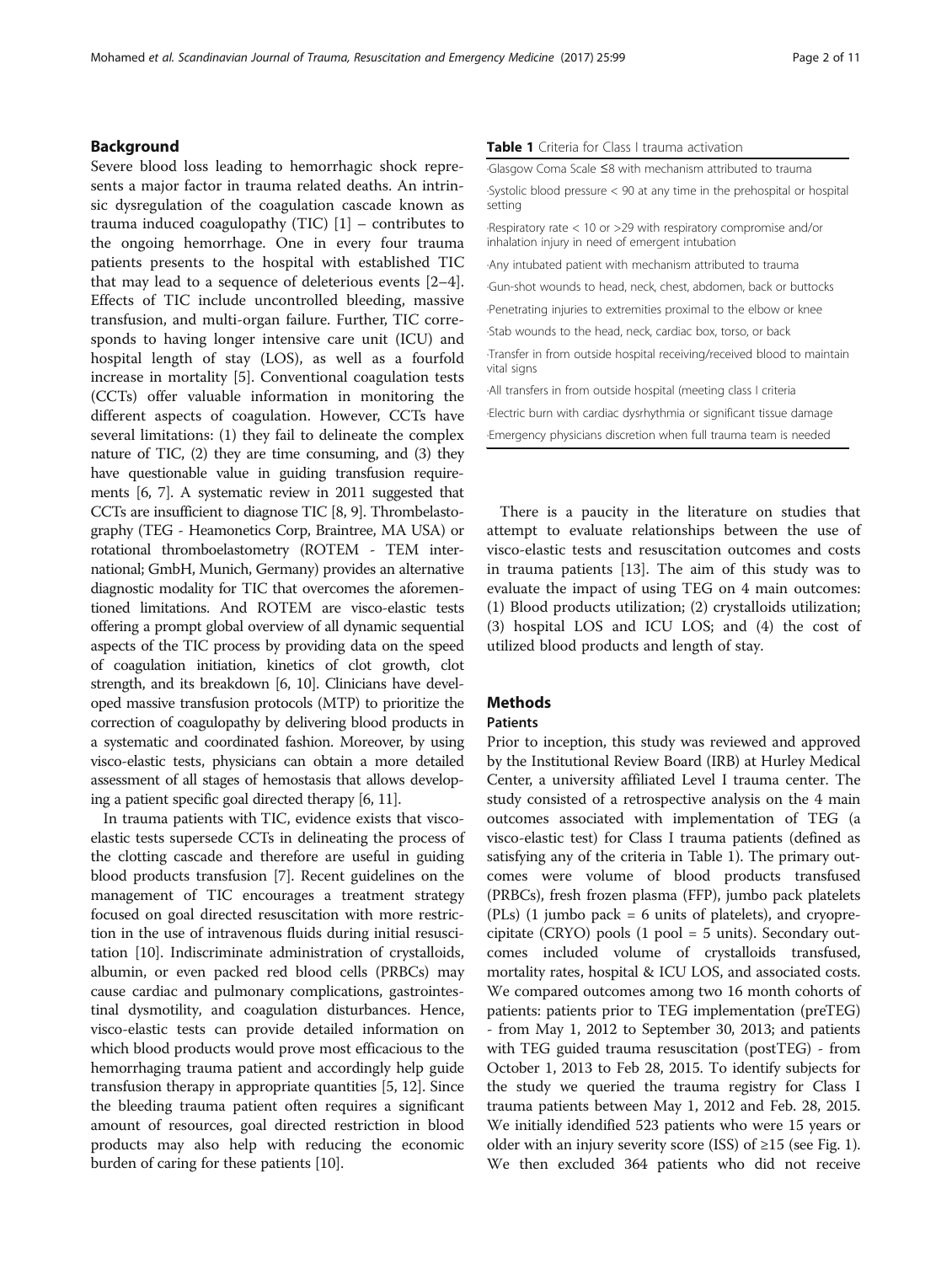<span id="page-2-0"></span>

transfusion of blood products within the first 24 h of presentation. Additional exclusions were 13 patients who had a hospital LOS of less than 0.05 days  $(\sim 1 \text{ h})$  and 1 patient who was pronounced dead upon arrival. Additionally, we excluded 11 patients from the postTEG group who did not receive the initial TEG (reasons included lab error, not following the protocol and the TEG order overridden by the treating surgeon.)

For the 134 patients meeting the inclusion criteria, we collected basic demographic data: age, gender, mechanism of injury, ISS, and administration of tranexamic acid (TXA) during initial resuscitation. We also obtained data on blood products – volume of PRBCs, FFP, PLs, CRYO, and crystalloids, for three time-periods: 0–4 h, 4–24 h, and 0–24 h. In addition, we recorded ICU and hospital LOS. Data on cost of blood product units was obtained from our blood bank for PRBCs (\$193/unit), FFP (\$56/

unit), PLs (\$540/jumbo unit), and CRYO (\$259/unit). ICU and hospital charges were obtained from the Finance and Billing department.

#### Rapid TEG (r-TEG) assay

Prior to the TEG implementation date (October 1, 2013) staff trauma surgeons were educated on identification of TEG tracings and interpretation of TEG values. During the primary evaluation of patients (usually within 5 min of emergency department admission), a rapid thrombelastography (r-TEG) assay was obtained as part of the initial trauma work-up panel (see Additional file [1](#page-8-0) for TEG guidelines). The r-TEG consists of using Kaolin and Tissue factor as reagents to decrease clot initiation time, thus providing results within minutes. The process entails sending a sample of blood to the emergency department lab for analysis on the TEG analyzer. The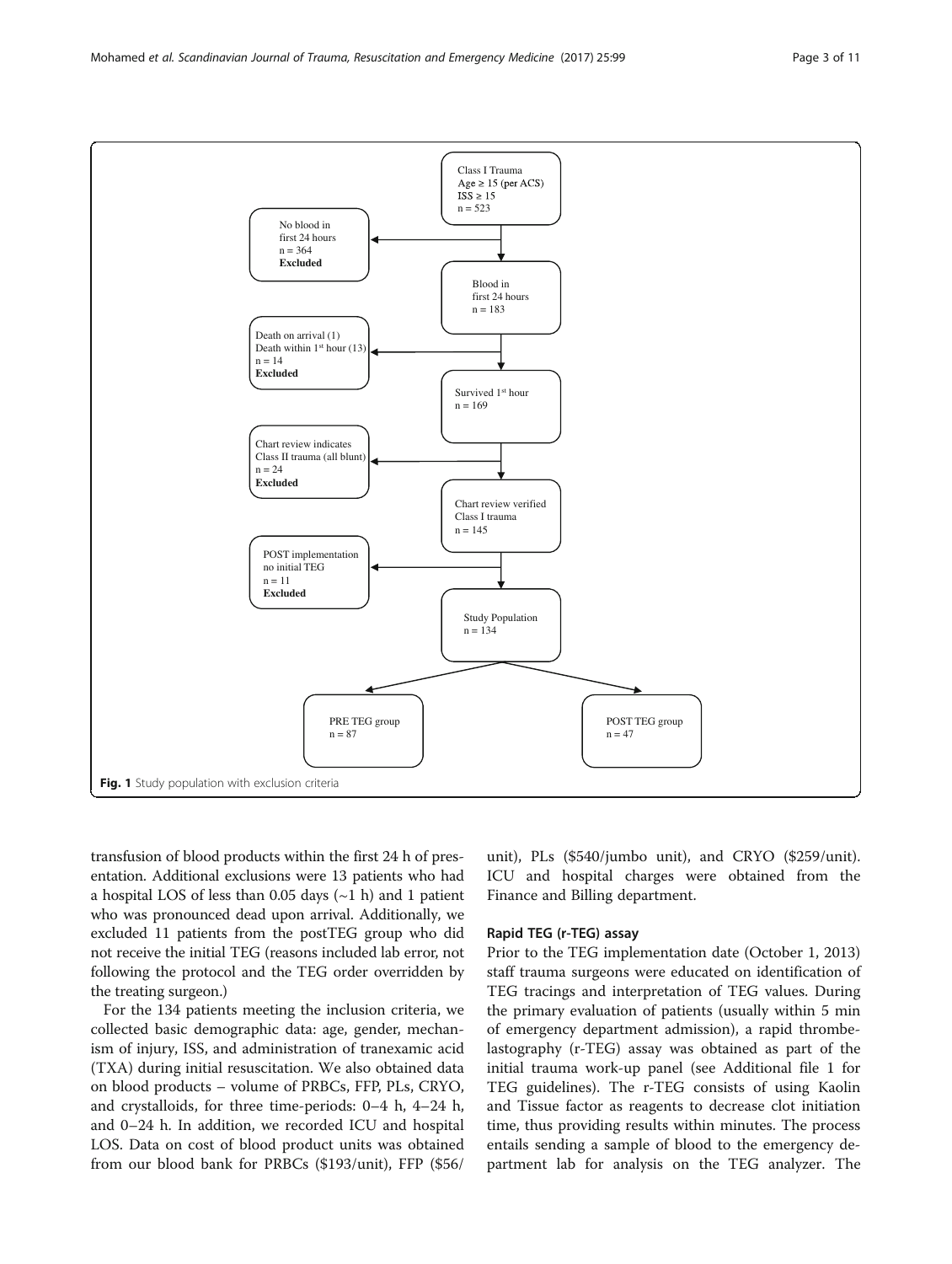sample is placed in a cup and heated to body temperature, then rotated in a constant, arc like manner to imitate the venous circulation and stimulate the coagulation process. Following the insertion of a fixed pin attached to a torsion wire into the cup, fibrin begins to form between the wall of the cup and the torsion wire. The strength and speed of clot formation is then transduced into electrical signals that are analyzed by a computer.

The r-TEG assay includes four key values: the R-value (representing time to clot initiation), the K-value (that quantifies fibrin kinetics or speed of clot formation), the α-angle (indicating cross-linking of fibrin), and the maximum amplitude value (MA) (indicating clot strength). The r-TEG test results and tracings were made available for interpretation on a computer in the trauma bay within 5 min of the laboratory receiving the blood sample. Specific replacement algorithms on the basis of TEG interpretations have been described in previous studies [[14\]](#page-9-0). Based on the literature, the following TEG values were used for TEG directed resuscitation: activated clotting time (ACT) > 128, r-value > 1.1, k-time > 2.5,  $\alpha$ -angle <56, MA < 55, and fibrinolysis at 30 min (LY30) > 3%. Ordering of additional TEG testing, beyond the initial test, was based on physician judgement and discretion.

#### Statistical analysis

For quantitative variables, two-sample t-test and the Wilcoxon-Ranksum tests were used for comparing groups of patients on continuous variables with Fisher's Exact test used for comparing binary variables. Multiple regression was used to perform a multivariate analysis of hospital and ICU LOS and multivariate logistic regression was used to develop a model of patient mortality. JMP Pro version 12.0.1 was used for conducting the

|  |  |  | Table 2 Basic patient characteristics |
|--|--|--|---------------------------------------|
|--|--|--|---------------------------------------|

|                                | All Patients<br>$(n = 134)$ | PRF TFG<br>$(n = 87)$ | <b>POST TEG</b><br>$(n = 47)$ | <i>p</i> -value |
|--------------------------------|-----------------------------|-----------------------|-------------------------------|-----------------|
| Age in Years (SD) <sup>a</sup> | $40.92 \pm (19.4)$          | 39.34                 | 43.85                         | $0.1004*$       |
| Gender                         |                             |                       |                               |                 |
| Male                           | 101 (75.4%)                 | 65 (74.7%)            | 36 (76.6%)                    | 0.4918          |
| Female                         | 33 (24.6%)                  | 22 (25.3%)            | 11 (23.4%)                    |                 |
| Mechanism of Injury            |                             |                       |                               |                 |
| Blunt                          | 85 (63.4%)                  | 54 (62.1%)            | 31 (66.0%)                    | 0.4001          |
| Penetrating                    | 49 (36.6%)                  | 33 (38.0%)            | 16 (34.0%)                    |                 |
| ISS (mean)                     | 28.76                       | 28.85                 | 28.60                         | 0.4540          |
| <b>TXA</b>                     |                             |                       |                               |                 |
| Yes                            | 12 (9.0%)                   | $5(5.8\%)$            | $7(14.9\%)$                   | 0.0757          |
| Νo                             | 122 (91.0%)                 | 82 (94.3%)            | 40 (85.1%)                    |                 |

<sup>a</sup>Standard deviation

 $*$  p-value  $< 0.05$ 

analysis. Statistical tests were deemed significant for pvalues less than 0.05.

#### Results

Table 2 contains basic patient demographics for the 134 patients (87 in the preTEG group and 47 in the postTEG group) who met the inclusion criteria. No significant differences were appreciated between the preTEG and postTEG groups. A higher rate of TXA administration was noted in the postTEG group (5.8% preTEG and 14.9% postTEG) yet the difference was not statistically significant ( $p = 0.0757$ .)

#### Transfused blood products and crystalloids

Table [3](#page-4-0) illustrates the differences in blood products and crystalloids administration by time and mechanism of injury.

#### The first 4 h

Overall, TEG implementation corresponded to an increase in the use of FFP and PLs. Specifically, the post-TEG group received an additional 1.67 units of FFP  $(p = 0.0258)$  and 1.88 units of PLs  $(p = 0.0149)$  per patient when compared to the preTEG group. In patients with blunt injuries, usage of FFP and PLs were similarly higher in the postTEG group (1.98 units/patient,  $p = 0.0250$ ; 0.62 units/patient,  $p = 0.0442$ ). However, there were no significant differences in the utilization of blood products for patients with penetrating injuries. Patients with penetrating injuries ( $n = 49$ ) demonstrated a significant increase in the volume of transfused crystalloids (2.12 L/patient;  $p = 0.0037$ ), while no difference in crystalloids was observed in patients with blunt injuries.

#### Next 20 h

For all study patients, we found an overall reduction in the use of PRBCs and FFP (4.72 units/patient,  $p = <0.0001$  and 4.01 units/patient,  $p = <0.0001$ , respectively) in the next 20 h. While these reductions in PRBCs and FFP were observed for both mechanisms of injury, reductions were more remarkable in patients with penetrating injuries (8.08 units/patient,  $p = 0.0003$  and 7.29 units/patient,  $p = 0.0010$  than those with blunt injuries (2.67 units/patient,  $p = 0.0007$ , and 2.01 units/ patient,  $p = 0.0027$ ). Additionally, patients with penetrating injuries demonstrated a significant reduction in PLs usage (0.88 units/patient,  $p = 0.0011$ ).

Overall, significant reductions were observed in the utilization of PRBCs and FFP (3.60 units/patient,  $p = 0.022$  and 2.13 units/patient,  $p = 0.0474$  respectively) in the first 24 h, however, there was an increase in PLs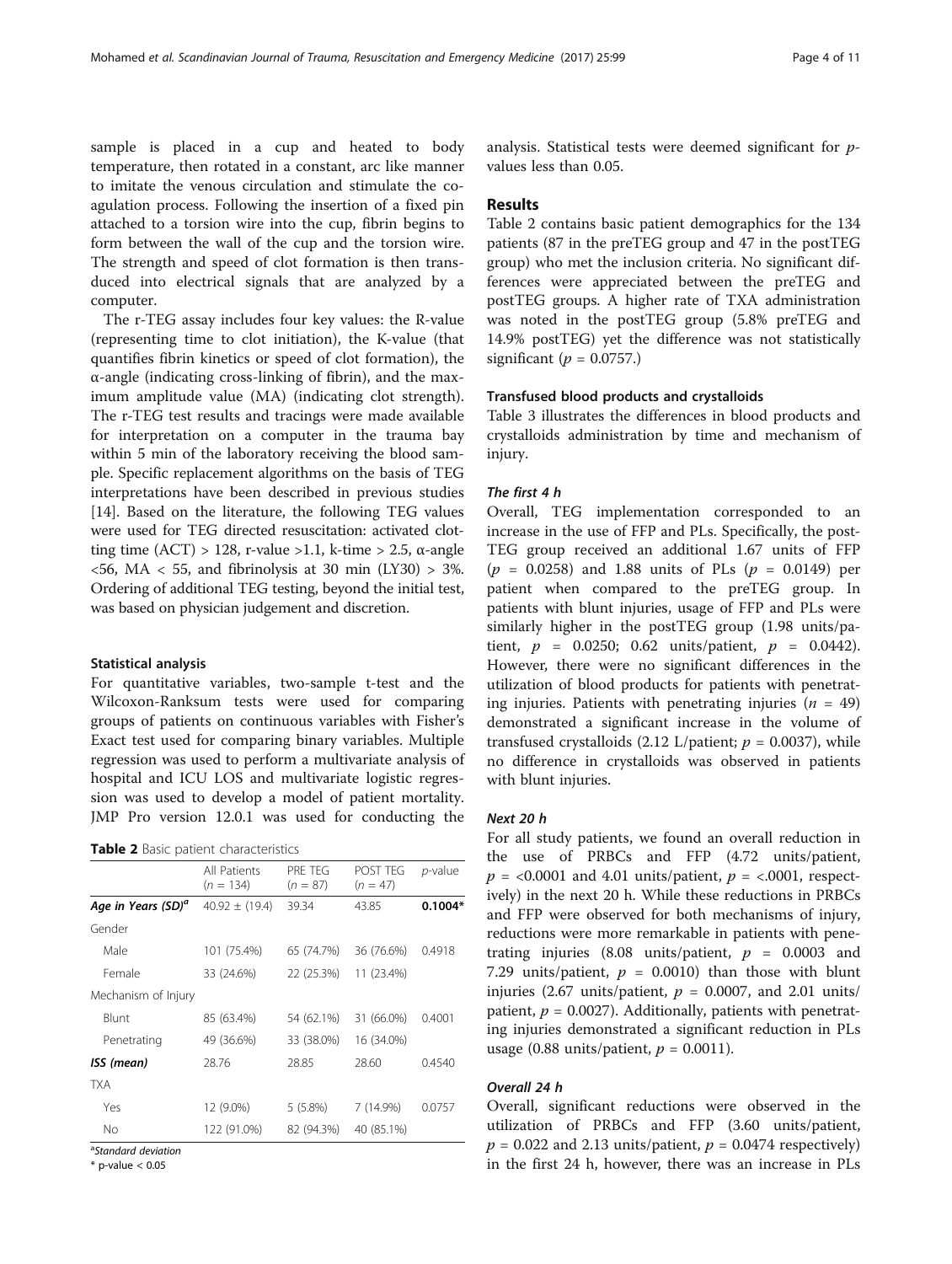<span id="page-4-0"></span>

|                       | All Patients (n = 134) |                                                           |                           |                | Blunt Injuries ( $n = 85$ )           |                                                      |                           |           | Penetrating Injuries ( $n = 49$ )       |                                           |                           |           |
|-----------------------|------------------------|-----------------------------------------------------------|---------------------------|----------------|---------------------------------------|------------------------------------------------------|---------------------------|-----------|-----------------------------------------|-------------------------------------------|---------------------------|-----------|
|                       | PRE TEG<br>$(n=87)$    | (units/patient) (units/patient)<br>POST TEG<br>$(n = 47)$ | (units/patient)<br>Change | p-value        | PRE TEG $(n = 54)$<br>(units/patient) | $\frac{31}{2}$<br>POST TEG $(n =$<br>(units/patient) | (units/patient)<br>Change | p-value   | PRE TEG ( $n = 33$ )<br>(units/patient) | (units/patient)<br>POST TEG<br>$(n = 16)$ | (units/patient)<br>Change | p-value   |
| First 4 h             |                        |                                                           |                           |                |                                       |                                                      |                           |           |                                         |                                           |                           |           |
| PRBCS                 | 2.48                   | 3.60                                                      | $\overline{1.11}$         | 0.0872         | 2.02                                  | 3.16                                                 | $\frac{4}{11}$            | 0.1072    | 3.24                                    | 4.44                                      | 1.20                      | 0.2243    |
| FFP <sub>S</sub>      | 1.84                   | 3.72                                                      | 1.88                      | 0.0149*        | 1.31                                  | 3.29                                                 | 98                        | $0.0250*$ | 2.70                                    | 4.56                                      | 1.87                      | 0.1229    |
| Platelets             | 0.26                   | 1.94                                                      | 1.67                      | $0.0258*$      | 0.19                                  | 0.81                                                 | 0.62                      | $0.0442*$ | 0.39                                    | 4.13                                      | 3.73                      | 0.0633    |
| Cryo                  | 0.26                   | 0.23                                                      | $-0.03$                   | 0.4297         | 0.22                                  | 0.13                                                 | $-0.09$                   | 0.3420    | 0.33                                    | 0.44                                      | 0.10                      | 0.3432    |
| Crystalloids (L)      | 1.62                   | 2.13                                                      | 0.51                      | 0.0990         | 2.01                                  | 1.62                                                 | $-0.39$                   | 0.1983    | 0.98                                    | 3.11                                      | 2.12                      | $0.0037*$ |
| Next 20 h             |                        |                                                           |                           |                |                                       |                                                      |                           |           |                                         |                                           |                           |           |
| PRBCS                 | 5.21                   | 0.49                                                      | $-4.72$                   | $0.0001*$<br>V | 3.22                                  | 0.55                                                 | $-2.67$                   | $0.0007*$ | 8.45                                    | 0.38                                      | $-8.08$                   | $0.0003*$ |
| FFP <sub>S</sub>      | 4.59                   | 0.57                                                      | $-4.01$                   | $0.0001*$<br>V | 2.59                                  | 0.58                                                 | $-2.01$                   | $0.0027*$ | 7.85                                    | 0.56                                      | $-7.29$                   | $0.0001*$ |
| Platelets             | 0.56                   | 0.34                                                      | $-0.22$                   | 0.1523         | 0.37                                  | 0.52                                                 | 0.15                      | 0.3083    | 0.88                                    | 0.00                                      | $-0.88$                   | $0.0011*$ |
| Cryo                  | 0.21                   | 0.15                                                      | $-0.06$                   | 0.3573         | 0.17                                  | 0.06                                                 | $-0.10$                   | 0.2241    | 0.27                                    | 0.31                                      | 0.04                      | 0.4588    |
| Crystalloids (L)      | 5.38                   | 5.36                                                      | $-0.02$                   | 0.4879         | 5.68                                  | 4.31                                                 | $-1.36$                   | 0.0553    | 4.91                                    | 7.39                                      | 2.48                      | 0.0709    |
| 24 h                  |                        |                                                           |                           |                |                                       |                                                      |                           |           |                                         |                                           |                           |           |
| PRBCS                 | 7.69                   | 4.09                                                      | $-3.60$                   | 0.0022*        | 5.24                                  | 3.71                                                 | $-1.53$                   | 0.1079    | 11.70                                   | 4.81                                      | $-6.88$                   | $0.0004*$ |
| FFP <sub>S</sub>      | 6.43                   | 4.30                                                      | $-2.13$                   | $0.0474*$      | 3.91                                  | 3.81                                                 | $-0.10$                   | 0.4884    | 10.55                                   | 5.13                                      | $-5.42$                   | $0.0174*$ |
| Platelets             | 0.83                   | 2.28                                                      | 1.45                      | 0.0476*        | 0.56                                  | 1.32                                                 | 0.77                      | $0.0474*$ | 1.27                                    | 4.13                                      | 2.85                      | 0.1188    |
| Cryo                  | 0.47                   | 0.38                                                      | $-0.09$                   | 0.3514         | 0.39                                  | 0.19                                                 | $-0.20$                   | 0.2281    | 0.61                                    | 0.75                                      | 0.14                      | 0.3748    |
| Crystalloids (L) 7.00 |                        | 7.49                                                      | 0.48                      | 0.3317         | 7.68                                  | 5.93                                                 | $-1.75$                   | 0.0649    | 5.89                                    | 10.50                                     | 4.60                      | $0.0273*$ |
| $*$ p-value $< 0.05$  |                        |                                                           |                           |                |                                       |                                                      |                           |           |                                         |                                           |                           |           |

Table 3 Blood products utilization in the study population and stratified by injury mechanism Table 3 Blood products utilization in the study population and stratified by injury mechanism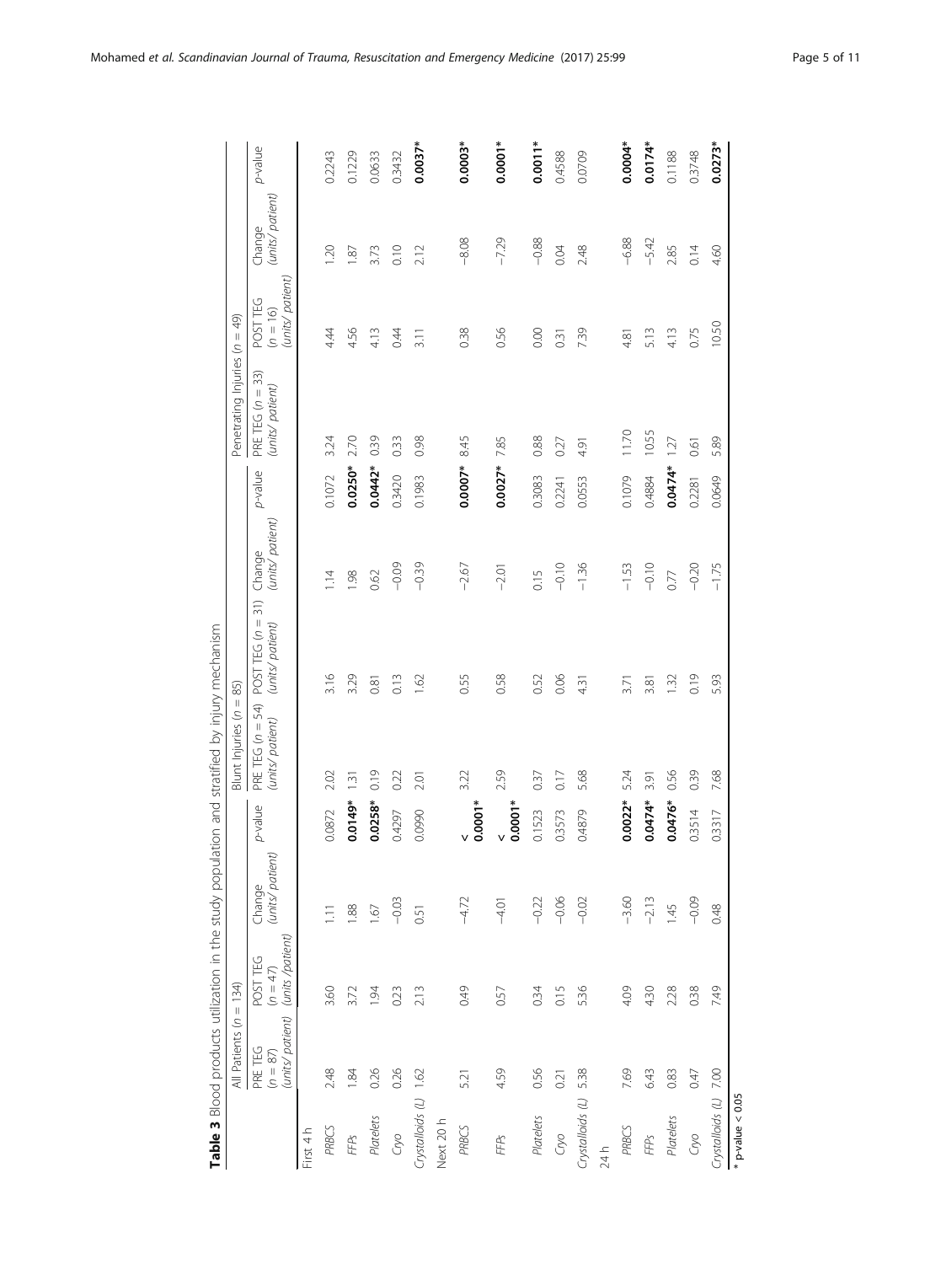<span id="page-5-0"></span>utilization (1.45 units/patient,  $p = 0.0476$ ). Based on mechanism of injury, penetrating injury patients had significant reductions in PRBCs and FFP (6.88 units/patient,  $p = 0.0040$  and 5.42 units/patient,  $p = 0.0174$ ) with significantly higher transfusion volumes of crystalloids (4.60 L/patient,  $p = 0.0273$ ). On the other hand, patients with blunt injuries had significantly higher transfusion volumes of PLs (0.77 units/patient,  $p = 0.0474$ ).

Patients with penetrating injuries ( $n = 49$ ) demonstrated a significant increase in the volume of transfused crystalloids (2.12 L/patient;  $p = 0.0037$ ), while no difference in crystalloids was observed in patients with blunt injuries. To better understand this difference, we performed a sub-group analysis. Thirty six patients (73.5%) with penetrating injuries underwent operative intervention versus 13 who were managed non-operatively (see Additional file [2\)](#page-8-0). We compared crystalloids usage among the latter two subgroups and found that operative patients received more crystalloids at all time intervals than non-operative patients (1st 4 h = 1.16 L/patient,  $p = 0.0082$ ; next 20 h = 4.00 L/patient,  $p = 0.0002$ ; 24 h = 5.17 L/patient,  $p = 0.0003$ ).

Of the study population, 67 patients were found to have underwent operative intervention (31 blunt and 36 penetrating). In order to understand the impact of TEG on these 67 patients, we conducted a subgroup analysis to compare the 45 preTEG and 22 postTEG operative patients for utilization of blood products and crystalloids (see Additional file [3](#page-8-0)). Operative patients in postTEG groups demonstrated the following: during the first 4 h there were significant increases in the utilization of PRBCs, FFP, PLs and crystalloids ( $p = 0.0452$ , 0.0461, and 0.0055 respectively), while over the next 20 h, significant reductions in PRBCs, FFP and PLs utilization were observed ( $p = <0.0001, <0.0001$ , and 0.0005 respectively). For the overall 24 h study period, significant reductions in the utilization of PRBCs and FFP were observed ( $p = 0.0035$ , 0.0140 respectively).

The TEG protocol only specified an initial TEG, yet we found that within the first 24 h, 22 of the 47 patients (46.8%) in the postTEG group received a repeat TEG either once (15 patients) or twice (7 patients). Since obtaining repeat TEGs was not in the protocol, we compared the volume of blood products and crystalloids transfused based on the number of TEGs obtained. Specifically, we compared the 25 patients who only had the initial TEG to the 22 patients who had repeat TEGs (see

Additional file [4\)](#page-8-0). No statistically significant differences existed in age, ISS, and mechanism of injury. Mortality rate was higher in the initial TEG vs the repeat TEG group (44.0% vs 22.7% respectively), however, the difference was not statistically significant ( $p = 0.1095$ ). TXA administration was also higher in the initial TEG vs the repeat group (92.0% vs 77.3% respectively), however, the difference was also not statistically significant ( $p = 0.1580$ ). The repeat TEG group had higher transfusion rates of all 4 blood products and crystalloids. A majority of the additional PRBCs, FFP and PLs were transfused during the first 4 h, while transfusion of crystalloids was higher in the next 20 h.

#### Length of stay

The average hospital LOS for all 134 patients was 17.8 days with no significant difference ( $p = 0.4463$ ) between blunt injury patients (18.0 days) and penetrating injury patients (17.4 days). Overall, patients in the post-TEG group were found to have a mean hospital LOS 10.0 days shorter than the preTEG group (11.3 days versus 21.3,  $p = 0.0011$ ) with a reduction of 10.3 days for blunt injury patients (11.4 days vs 21.7 days,  $p = 0.0047$ ), and a reduction of 9.3 days for penetrating injury patients (11.2 days vs 20.5 days,  $p = 0.0513$ ). Table 4 contains the coefficients for a multiple regression model that uses hospital LOS as the dependent variable. This model suggests the older the patient the longer the hospital LOS; the higher the ISS the longer the hospital LOS; and that patients who did not survive had a shorter hospital LOS. The model further suggests that once corrected for age, ISS and mortality, the patients in the postTEG group had a hospital LOS 11.37 days shorter on the average than patients in the preTEG group.

The average ICU LOS for the 119 patients admitted to the ICU was 14.0 days with no significant difference  $(p = 0.3235)$  between the 77 blunt injury patients (14.6 days) and the 42 penetrating injury patients (13.0 days). Overall, patients in the postTEG group were found to have an ICU length of stay 7.0 days shorter than patients in the preTEG group (9.3 days versus 16.3 days,  $p = 0.0059$ . Based on mechanism of injury,

Table 4 Multi-Regression model coefficients for Hospital and ICU LOS

|            |                 | Hospital LOS |           | <b>ICU LOS</b> |  |
|------------|-----------------|--------------|-----------|----------------|--|
|            | $n = 134$       |              | $n = 119$ |                |  |
| Term       | <b>Fstimate</b> | p-value      | Estimate  | p-value        |  |
| Intercept  | 14.45           | 0.0100       | 5.54      | 0.2714         |  |
| Post TFG   | $-11.37$        | 0.0011       | $-8.35$   | 0.0093         |  |
| Age        | 0.19            | 0.0301       | 0.16      | 0.0482         |  |
| <b>ISS</b> | 0.31            | 0.0281       | 0.35      | 0.0061         |  |
| Death      | $-25.34$        | < .0001      | $-17.42$  | < 0.0001       |  |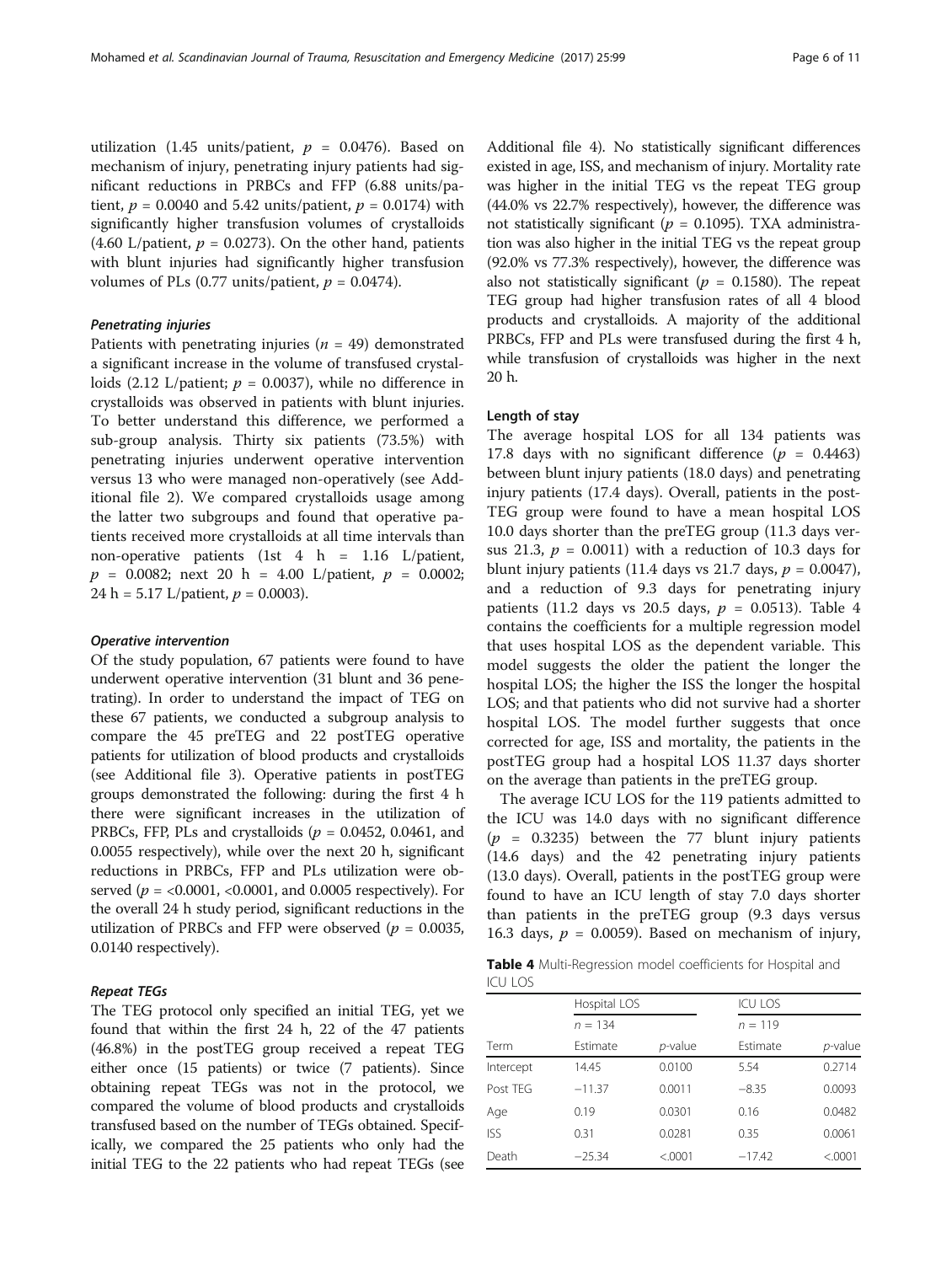blunt injury patients in the postTEG group had a shorter ICU LOS of 6 days (10.6 days versus 16.6 days,  $p = 0.0390$ , while in penetrating injury patients, ICU LOS was reduced by 9.1 days (6.7 days versus 15.8 days,  $p = 0.0299$ ). Table [4](#page-5-0) contains the coefficients for a multiple regression model that uses ICU LOS as the dependent variable. This model suggests the older the patient the longer the ICU LOS; the higher the ISS the longer the ICU LOS; and that patients who did not survive had a shorter ICU LOS. The model further suggests that once corrected for age, ISS and mortality, the patients in the postTEG group had an ICU LOS 8.35 days shorter on the average than patients in the preTEG group.

#### **Mortality**

The overall mortality rate for the 134 patients was 35.82% with no significant difference observed between the preTEG and postTEG groups (36.78% versus 34.04%;  $p = 0.7519$ ). Further, no difference was observed when patients were compared by mechanism of injury (Blunt 37.65% versus Penetrating 32.65%;  $p = 0.5602$ ); administration of tranexamic acid (Yes 50.0% versus No 34.43%;  $p = 0.2921$ ; and operative intervention (Yes 32.84% versus No 38.81%;  $p = 0.4709$ ). As expected, mortality rate was significantly higher in patients with ISS > 25 (Yes 48.48% versus No 23.53%;  $p = 0.0024$ ). To evaluate the effect of age, we grouped the patients into two groups:  $\langle$  <30 years (*n* = 54) and  $\geq$  30 years (*n* = 80). The mortality rate was significantly lower in patients <30 years in the postTEG group (preTEG 42.5% versus postTEG 14.29%;  $p = 0.0451$ , while no significant difference was observed in patients that were ≥30 years (preTEG 31.91% versus postTEG 42.42%;  $p = 0.3368$ ).

To assess the overall impact of TEG implementation, we modeled mortality using multivariate logistic regression. The model included age, gender, mechanism of injury, location(s) of injury (based on the six abbreviated injury severity (AIS) score parameters: head/neck, chest, extremity, face, abdomen and external), ISS > 25, administration of tranexamic acid, total blood products transfused in the first 4 h, operative intervention, and ICU admission. The odds ratio for the postTEG:preTEG group was 0.33 ( $p = 0.0334$ , 95% CI 0.11–0.92). This suggests that once adjusted for the above variables, patients after TEG implementation had one third the mortality rate than prior to TEG implementation.

#### Cost of blood products utilization

Overall during the first 24 h, there was a \$695 and \$119 – \$814 in total – cost savings per patient due to the decrease in utilization of PRBCs (3.60 units x \$193) and FFP (2.13 units x \$56) respectively in the postTEG group when compared to the preTEG group. However, the

overall increase in PLs utilization resulted in an increase in costs of \$783 per patient (1.45 units x \$540). Based on mechanism of injury, reduction in costs were more pronounced in patients with penetrating injuries in whom  $$1328$  and  $$304 - $1632$  in total – in cost savings were incurred for the reduction in utilization of PRBCs (6.88 units x \$193) and FFP (5.42 units x \$56) respectively. To the contrary, patients with blunt injuries incurred an additional cost of \$416/patient for the increase in PLs utilization (0.77 units x \$540).

#### **Discussion**

TEG is a dynamic, visco-elastic test that monitors the thrombodynamic properties of blood as a clot is induced. Prior studies have established that visco-elastic tests are superior to CCTs in recognizing TIC resulting in earlier and more accurate intervention [\[11](#page-9-0)]. By providing a more comprehensive description of global hemostatic functional aspects, visco-elastic tests produce tracings that correspond to coagulation disturbances allowing a more 'targeted' blood component replacement approach. By directing blood transfusion therapy in trauma patients, visco-elastic tests may serve as a useful and cost-effective tool in patients with TIC or those requiring massive blood transfusion. In addition, using visco-elastic tests can potentially help avoid complications associated with MTP. Holocomb et al. demonstrated that using visco-elastic tests provide results faster and cheaper than CCTs, and are strongly associated with clinical outcomes of interest for severely injured trauma patients [\[15\]](#page-9-0).

The notion of using visco-elastic tests to 'guide' blood transfusion was derived after the study by Kang et al. where a TEG-based transfusion algorithm was used during treatment of liver transplant patients [\[16](#page-9-0)]. In that study, the TEG based approach resulted in less blood products usage than transfusion guided by the CCTs [[16\]](#page-9-0). Thereafter, interests developed for using viscoelastic test guided transfusion algorithms in cardiovascular surgery and trauma [[17](#page-9-0)]. Tapia et al. demonstrated that TEG-guided resuscitation was superior to standard MTP in patients with penetrating injury that received more than 10 units of blood [\[14\]](#page-9-0). The study by Tauber et al. further adds to the evidence that rotational thromboelastometry assays are useful in managing trauma patients [\[18\]](#page-9-0).

Our study results demonstrate that after TEG implementation, despite an initial increase in the use of FFP and PL during the first 4 h of trauma resuscitation, an overall reduction in the use of PRBCs and FFP was observed during the first 24 h similar to other studies [[11, 19, 20\]](#page-9-0). In the study by Gonzales et al. [\[11\]](#page-9-0), patients randomized to either MTP goal directed by visco-elastic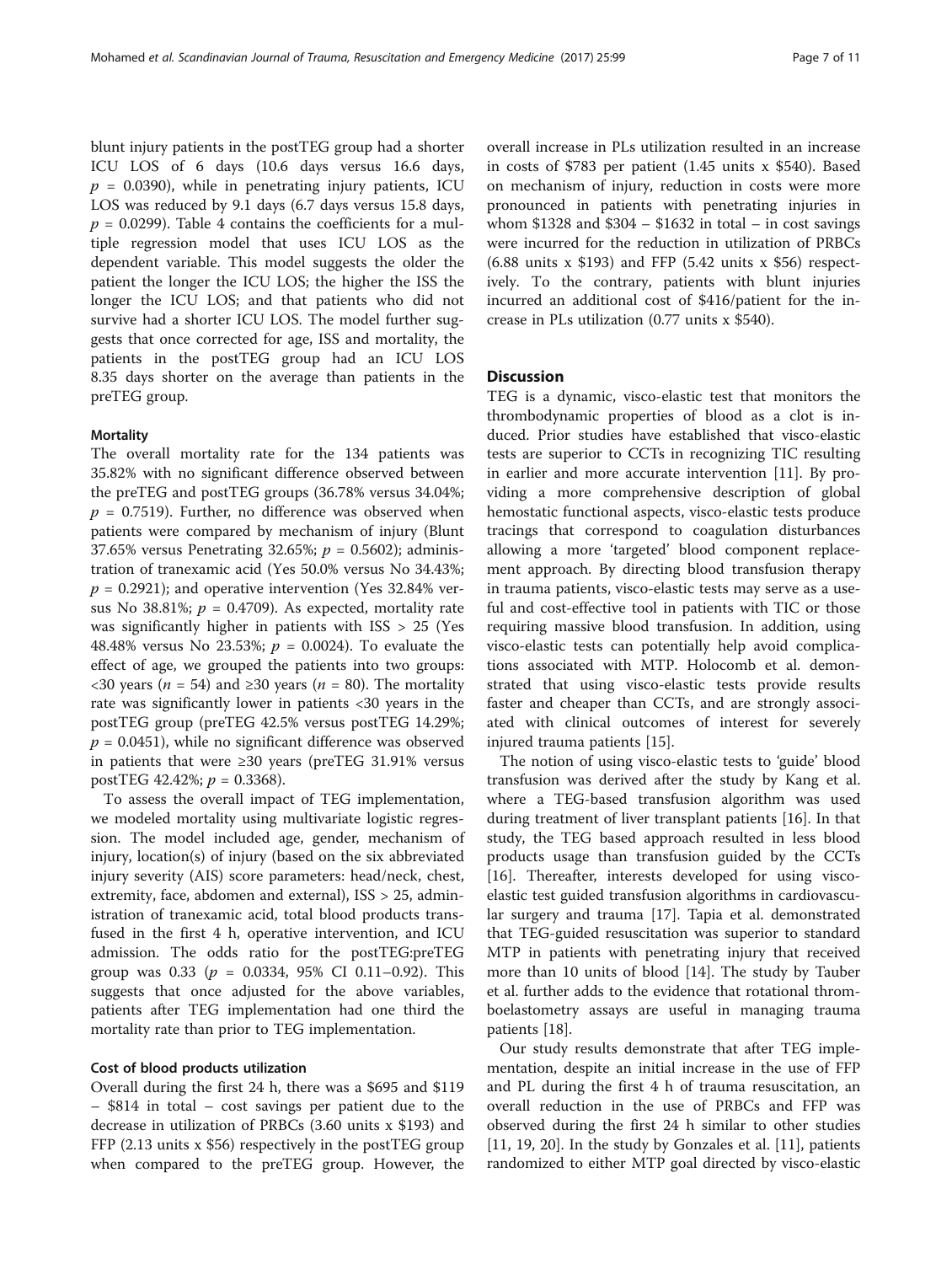test or by CCTs. The volumes of PRBCs, FFP, PLs, CRYO and crystalloids were compared at 2, 4, 6, and 12 h [\[11\]](#page-9-0). Similar to our results, they revealed significantly higher volumes of FFP and platelets in the first 2 h of resuscitation in the visco-elastic test directed MTP group compared to the CCT group [[11\]](#page-9-0). However, contrary to our results, no difference in the use of PRBCs across all times was observed in their study. We explain this difference by our 'hemostatic resuscitation' strategy – early blood products administration and less crystalloids during initial resuscitation – adopted around the same time TEG use was implemented at our center. Nonetheless, the effect of TEG implementation during initial resuscitation was evident by the utilization of lower volumes of PRBCs and FFP when assessed over the first 24 h period. Schochl et al. [\[19\]](#page-9-0) similarly demonstrated a reduction in PRBCs as well as PLs in TEG directed resuscitation with fibrinogen concentrate and prothrombin concentrate complex. More recently, Stein et al. [\[20\]](#page-9-0) also demonstrated a reduction in PRBCs and FFP during the period after TEG implementation, and noted a significantly higher rate in use of TXA (similar to our study) and coagulation factor XIII during that period. With regards to the higher use of PLs in our study, we experienced difficulty in extracting data pertinent to the history of antiplatelet use prior to trauma from patients' charts. However, clinically significant platelet dysfunction following trauma has been previously documented [[21\]](#page-9-0).

Studies have shown that using red blood cell transfusion by itself is associated with greater risk of infection, increased hospital stay, costs and mortality [\[7\]](#page-9-0). Significant evidence exists of increased morbidity and mortality in patients receiving excessive transfusions, resulting in continued efforts to safely reduce the use of blood products in severely injured or hemorrhagic patients [[5](#page-9-0)]. The 2016 European guidelines on management of major bleeding and coagulopathy following trauma encourages restriction in volume replacement during resuscitation and guidance by goaldirected strategies [\[10\]](#page-9-0). Several authors advocate the use of visco-elastic tests to guide and reduce blood product requirements during resuscitation by transfusing on the basis of specific component requirements [\[19](#page-9-0), [22](#page-9-0)–[24](#page-9-0)]. In a recent single-center, parallel-group, open-label, randomized trial, the use of fibrinogen supplementation for severe clotting failure in multiple trauma demonstrated superiority over FFP [[25\]](#page-9-0). This evolving visco-elastic test based strategy does not require adhering to the fixed-ratio approach used in most MTP. Although a fixed-ratio strategy attempts to mimic whole blood concentrations and improves survival, it tends not to occur without complications (described earlier) in those who receive excessive transfusions [\[5](#page-9-0)]. Thus, implementation of strategies that both avoid (a) excessive transfusion and (b) provide appropriate and adequate replacement while preserving these ratios, seem sensible. Our study demonstrates that using TEG, generates these types of results. We observed reductions in the volume of PRBCs and FFP utilized in the first 24 h of resuscitation with reductions being more pronounced in patients with penetrating injuries – who often require massive transfusion – while maintaining our PRBCs:FFP ratio at 1:1 (observed from our monthly performance improvement metrics).

Similarly, Tapia et al. demonstrated comparable transfusion ratios before and after implementation of an MTP [[14\]](#page-9-0). In their study, visco-elastic tests were used only during the pre-MTP period and provided appropriate ratios on the basis of laboratory data (visco-elastic tests) rather than predefined ratios [[14\]](#page-9-0). Studies have shown that following a rigid 1:1:1 (PRBCs:FFP:PLs) transfusion protocol, may lead to excessive administration and unnecessary exposure to blood components, and increase the risk of inflammation, acute respiratory distress syndrome (ARDS), sepsis, multiple organ failure, and mortality [\[10, 26](#page-9-0), [27\]](#page-9-0). Protocols that include early and individualized goal-directed coagulation therapy are rapidly evolving and continue to replace the predefined ratio-driven protocols [\[6](#page-9-0)].

In a RCT by Gonzalez et al., no significant difference in the amounts of crystalloids transfused in the first 24 h in conjunction with a visco-elastic test based protocol was observed [\[11\]](#page-9-0). To the contrary, our results demonstrate a significant increase in the volume of crystalloids transfused in patients with penetrating injuries during the first 4 and 24 h. We hypothesize this may have resulted from a tendency by our anesthesiologists to inadvertently increase the volume of crystalloids transfused in patients that required operative intervention during the perioperative period. Similar to our results, the study by Tapia et al. revealed that using visco-elastic tests on patients with either blunt or penetrating mechanisms of injury resulted in a significantly higher amount of transfused crystalloids [\[14](#page-9-0)].

The overall mortality rates were virtually identical before and after TEG implementation. Even though an adjusted mortality benefit was observed in the postTEG group, the application of our model may not be relevant in the clinical setting.

Upon review of literature, studies that attempted to evaluate the impact of visco-elastic test usage in the trauma setting on hospital and ICU LOS, are scarce. This makes our evaluation of hospital and ICU LOS one of the unique features of this study. Our results demonstrate a significant reduction in both hospital and ICU length of stay in the postTEG group. This was true for both patients with blunt or penetrating injuries. While these reductions are astonishing, it is intuitive to assume that in addition to TEG, several cofounding factors probably contributed to these results. Interestingly,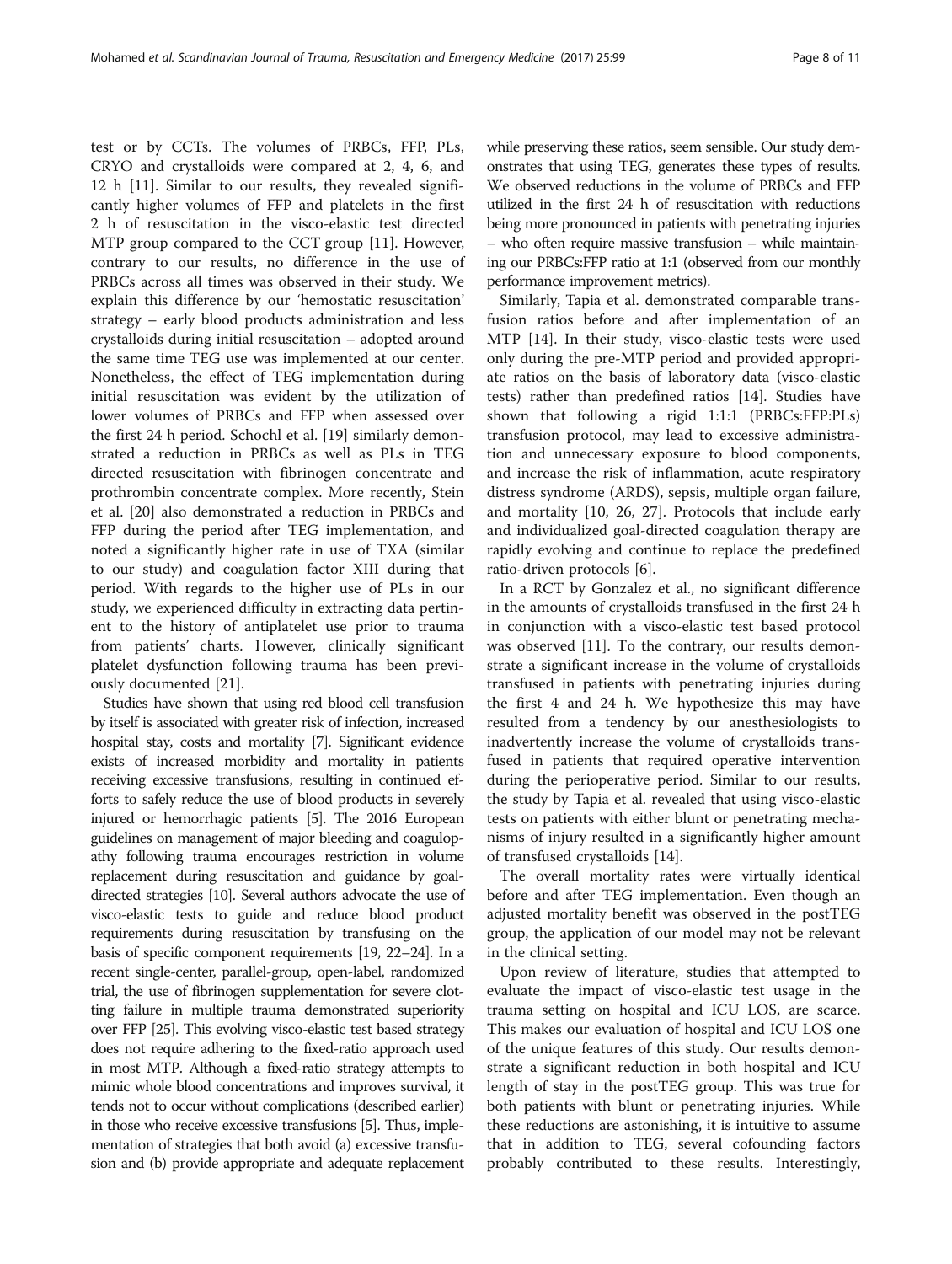<span id="page-8-0"></span>similar to our results, the recent RCT by Gonzalez et al. demonstrated a 7.5 days increase in ICU-free days in the TEG group, however, this result was not statistically significant [[11\]](#page-9-0). When exploring ways to drive down healthcare costs evaluation of length of stay becomes important. In the United States, the ICU represents one of the largest cost drivers in the hospital setting [\[28](#page-10-0)].

A systematic review and cost effectiveness analysis by Whiting et al., indicated that viscoelastic testing is both lower in cost and more effective than standard laboratory tests in patients undergoing cardiac surgery and in trauma patients [[7\]](#page-9-0). In 2005, Dasta et al. conducted a study to investigate the daily costs of ICU care and mechanical ventilation across a large and diverse sample of U.S. hospitals [\[28\]](#page-10-0). This retrospective analysis of the NDCHealth Hospital Patient Level Database (data from approximately 300 U.S. general medical/surgical hospitals) demonstrated a stable unadjusted daily cost for the first 3 days in the surgical ICU of approximately \$3500/day [\[28](#page-10-0)]. In trauma patients, the mean daily costs for the first three ICU days were \$10,299, \$4887, and \$3876 for patients requiring mechanical ventilation, and \$5973, \$3275, and \$3059 for patients not requiring mechanical ventilation. Using these figures as a standard we can estimate the range of cost savings associated with the 7 day reduction in ICU length of stay observed in this study. On the low end, by using the \$3500/day cost, a 7 day decrease in ICU length of stay would correspond to savings of \$24,500. On the high end, a 7 day reduction in ICU length of stay in patients that required mechanical ventilation would correspond to savings of \$19,062 for the first 3 days (by adding up the mean costs for days 1–3), and \$14,000 for the remaining 4 days (by multiplying \$3500 by 4 days), a combined cost savings of \$33,062. Besides these ongoing cost savings, it is important to note though that the initial cost incurred by our institution to purchase the TEG analyzer was \$53,625. It is estimated that the cost of materials per test is approximately \$17.33 [\[7\]](#page-9-0).

Apart from its retrospective nature, we recognize other limitations to this study. Although we think that reductions in blood products usage would correspond to a decrease in bleeding, we could not assess nor quantify encountered bleeding due to inconsistencies in documentation. Repeat TEGs were performed only on some patients as they were not part of the protocol. This did not enable a more comprehensive analysis on the impact of TEG after initial resuscitation. Due to the small sample size, we could not further explain the increased utilization of blood products in the patients that received repeat TEGs compared to those that received the initial TEG only. Despite the higher mortality rate observed in patients who received the initial TEG only – which may overall represent less volumes of blood products transfusion because of death – relative to patients who received repeat TEGs, the difference was not statistically significant. Another limitation is that we did not collect data on platelet mappings that may have been performed and which may have enabled better assessment of the differences observed in PLs transfusion. Additionally, it is well known that fibrinogen reaches critical low levels early in trauma [\[29](#page-10-0)–[31\]](#page-10-0). Measurement of functional fibrinogen was not part of our TEG protocol and was only obtained based on physician discretion. Thus, we did not collect data on fibrinogen levels. We also experienced difficulty exporting data on TEG parameters from the manufacturer's software for analysis. Although, we did have documentation of a few TEG parameters in electronic medical records, this data was not consistently available for the entirety of the TEG implementation period. Thus, though important, we were unable to report this data. Lastly, our TEG-based transfusion algorithm did not specify the type and amount of transfused blood products based on TEG parameters. Fortunately, several transfusion algorithms that describe both the type and volumes required are recognized and have been well described in previous literature [\[6\]](#page-9-0). Trauma surgeons at our institution recognize and utilize these algorithms during practice.

#### Conclusion

Our study results demonstrate that using technologies such as TEG to direct trauma resuscitation appears to achieve an overall reduction in utilization of PRBCs and FFP with an increase in the use of PLs in the first 24 h of resuscitation, while maintaining a PRBCs:FFP ratio at 1:1. TEG use was associated with reductions in hospital and ICU length of stay of 10.2 and 7 days for all patients with either blunt or penetrating injury. Estimation of associated costs revealed cost savings of \$1632 per patient in blood products utilization during the first 24 h for patients with penetrating mechanism of injury, and an overall cost savings of \$24,500 – \$33,062 for a 7 day reduction in ICU length of stay.

#### Additional file

[Additional file 1:](dx.doi.org/10.1186/s13049-017-0443-4) Hurley Medical Center TEG guidelines. (DOCX 792 kb) [Additional file 2:](dx.doi.org/10.1186/s13049-017-0443-4) Comparison of blood products and crystalloids utilization in patients with penetrating injury based on operative intervention. (DOCX 15.2 kb)

[Additional file 3:](dx.doi.org/10.1186/s13049-017-0443-4) Comparison of patients with initial vs repeat TEGs. (DOCX 14.8 kb)

[Additional file 4:](dx.doi.org/10.1186/s13049-017-0443-4) Comparison of the 67 pre and postTEG patients who underwent operative intervention. (DOCX 14.9 kb)

#### Abbreviations

(ACT): Activated clotting time; (CCTs): Conventional coagulation tests; (CRYO): Cryoprecipitate; (FFP): Fresh frozen plasma; (ICU): Intensive care unit; (ISS): Injury severity score; (LOS): Length of stay; (LY30): Fibrinolysis at 30 min; (MA): Maximum amplitude value; (MTP): Massive transfusion protocol; (PLs): Jumbo pack platelets; (postTEG): Patients with TEG guided trauma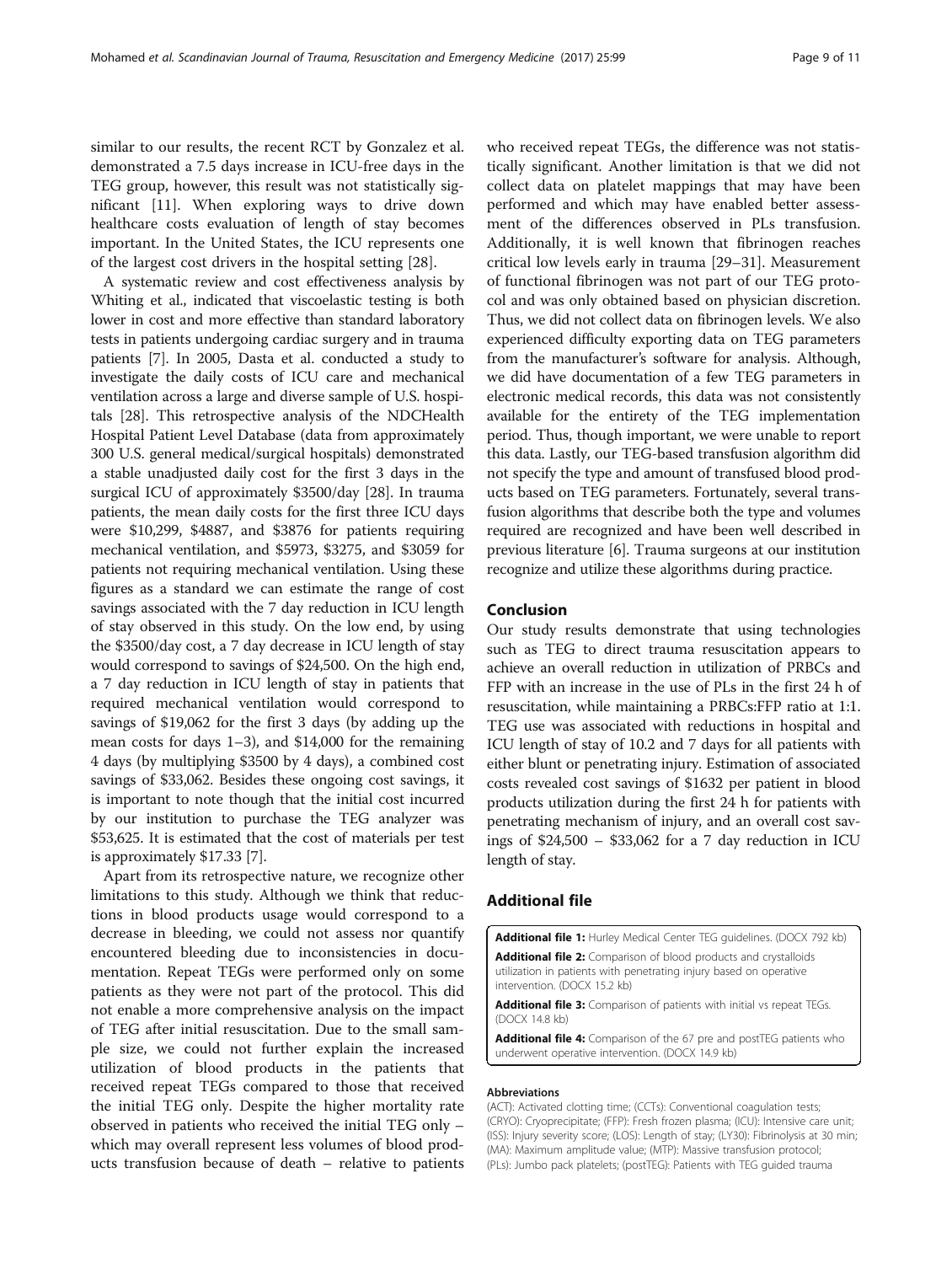<span id="page-9-0"></span>resuscitation; (PRBCs): Packed red blood cells; (preTEG): Patients prior to TEG implementation; (ROTEM): Rotational thromboelastometry; (r-TEG): Rapid thrombelastography; (TEG): Thrombelastography; (TIC): Trauma induced coagulopathy; (TXA): Tranexamic acid

#### Acknowledgements

Not applicable.

#### Funding

None.

#### Availability of data and materials

Data and material can be made available on request.

#### Authors' contributions

MM was the primary author involved and responsible of all aspects of the study. KM analyzed the data and contributed to the writing of the manuscript. GS contributed to data analysis, revised and made significant edits to the manuscript. MS and KK contributed to data collection and revision of the manuscript. MMC revised the manuscript and provided overall supervision of the process. All authors read and approved the final manuscript.

#### Ethics approval and consent to participate

Prior to inception, this study was reviewed and approved by the Institutional Review Board (IRB) at Hurley Medical Center [#746092–1]. No patients were involved in this study and thus patient consent was not required.

#### Consent for publication

Not Applicable.

#### Competing interests

The authors declare that they have no competing interests.

#### Publisher's Note

Springer Nature remains neutral with regard to jurisdictional claims in published maps and institutional affiliations.

#### Author details

<sup>1</sup>School of Business Administration, Oakland University, Rochester, MI 48309-4493, USA. <sup>2</sup>Hurley Medical Center, One Hurley Plaza, Flint, MI 48503, USA.

#### Received: 17 April 2017 Accepted: 25 September 2017 Published online: 05 October 2017

#### References

- 1. White NJ. Mechanisms of trauma-induced coagulopathy. Hematology Am Soc Hematol Educ Program. 2013;2013:660–3.
- 2. Brohi K, Singh J, Heron M, Coats T. Acute traumatic coagulopathy. J Trauma Acute Care Surg. 2003 Jun 1;54(6):1127–30.
- Khan S, Brohi K, Chana M, Raza I, Stanworth S, Gaarder C, Davenport R. Hemostatic resuscitation is neither hemostatic nor resuscitative in trauma hemorrhage. J Trauma Acute Care Surg. 2014 Mar 1;76(3):561–8.
- 4. Maegele M, Lefering R, Yucel N, Tjardes T, Rixen D, Paffrath T, Simanski C, Neugebauer E, Bouillon B. AG Polytrauma of the German Trauma Society (DGU). Early coagulopathy in multiple injury: an analysis from the German Trauma Registry on 8724 patients. Injury. 2007 Mar 31;38(3):298–304.
- 5. Abdelfattah K, Cripps MW. Thromboelastography and rotational thromboelastometry use in trauma. Int J Surg. 2016;33:196-201.
- Schochl H, Maegele M, Solomon C, Gorlinger K, Voelckel W. Early and individualized goal-directed therapy for trauma-induced coagulopathy. Scand J Trauma Resusc Emerg Med. 2012;20:15.
- 7. Whiting P, Al M, Westwood M, Ramos IC, Ryder S, Armstrong N, Misso K, Ross J, Severens J, Kleijnen J. Viscoelastic point-of-care testing to assist with the diagnosis, management and monitoring of haemostasis: a systematic review and cost-effectiveness analysis. Health Technol Assess. 2015;19(58):1–228. v-vi
- Lier H, Bottiger BW, Hinkelbein J, Krep H, Bernhard M. Coagulation management in multiple trauma: a systematic review. Intensive Care Med. 2011;37(4):572–82.
- 9. Haas T, Fries D, Tanaka KA, Asmis L, Curry NS, Schöchl H. Usefulness of standard plasma coagulation tests in the management of perioperative coagulopathic bleeding: is there any evidence? Br J Anaesth. 2014 Sep 8; 114(2):217–24.
- 10. Rossaint R, Bouillon B, Cerny V, Coats TJ, Duranteau J, Fernandez-Mondejar E, Filipescu D, Hunt BJ, Komadina R, Nardi G, et al. The European guideline on management of major bleeding and coagulopathy following trauma: fourth edition. Crit Care. 2016;20(1):100.
- 11. Gonzalez E, Moore EE, Moore HB, Chapman MP, Chin TL, Ghasabyan A, Wohlauer MV, Barnett CC, Bensard DD, Biffl WL, et al. Goal-directed Hemostatic Resuscitation of Trauma-induced Coagulopathy: A Pragmatic Randomized Clinical Trial Comparing a Viscoelastic Assay to Conventional Coagulation Assays. Ann Surg. 2016;263(6):1051–9.
- 12. Cotton BA, Guy JS, Morris JA, Jr., Abumrad NN. The cellular, metabolic, and systemic consequences of aggressive fluid resuscitation strategies. Shock (Augusta, Ga) 2006;26(2):115-121.
- 13. Da Luz LT, Nascimento B, Shankarakutty AK, Rizoli S, Adhikari NK. Effect of thromboelastography (TEG(R)) and rotational thromboelastometry (ROTEM(R)) on diagnosis of coagulopathy, transfusion guidance and mortality in trauma: descriptive systematic review. Crit Care. 2014;18(5):518.
- 14. Tapia NM, Chang A, Norman M, Welsh F, Scott B, Wall MJ Jr, Mattox KL, Suliburk J. TEG-guided resuscitation is superior to standardized MTP resuscitation in massively transfused penetrating trauma patients. J Trauma Acute Care Surg. 2013;74(2):378–85. discussion 85-6
- 15. Holcomb JB, Minei KM, Scerbo ML, Radwan ZA, Wade CE, Kozar RA, Gill BS, Albarado R, McNutt MK, Khan S, et al. Admission rapid thrombelastography can replace conventional coagulation tests in the emergency department: experience with 1974 consecutive trauma patients. Ann Surg. 2012;256(3):476–86.
- 16. Kang Y. Thromboelastography in liver transplantation. Semin Thromb Hemost. 1995;21(Suppl 4):34–44.
- 17. Karon BS. Why is everyone so excited about thromboelastrography (TEG)? Clin Chim Acta. 2014;436:143–8.
- 18. Tauber H, Innerhofer P, Breitkopf R, Westermann I, Beer R, El Attal R, Strasak A, Mittermayr M. Prevalence and impact of abnormal ROTEM® assays in severe blunt trauma: results of the 'Diagnosis and Treatment of Trauma-Induced Coagulopathy (DIA-TRE-TIC) study'. Br J Anaesth. 2011;107(3): 378–87. New 2
- 19. Schochl H, Nienaber U, Maegele M, Hochleitner G, Primavesi F, Steitz B, Arndt C, Hanke A, Voelckel W, Solomon C. Transfusion in trauma: thromboelastometry-guided coagulation factor concentrate-based therapy versus standard fresh frozen plasma-based therapy. Crit Care. 2011;15(2):R83.
- 20. Stein P, Kaserer A, Sprengel K, Wanner GA, Seifert B, Theusinger OM, Spahn DR. Change of transfusion and treatment paradigm in major trauma patients. Anaesthesia. 2017. doi[:10.1111/anae.13920.](http://dx.doi.org/10.1111/anae.13920)
- 21. Kutcher ME, Redick BJ, McCreery RC, Crane IM, Greenberg MD, Cachola LM, Nelson MF, Cohen MJ. Characterization of platelet dysfunction after trauma. J Trauma Acute Care Surg. 2012;73(1):13–9.
- 22. Gorlinger K, Fries D, Dirkmann D, Weber CF, Hanke AA, Schochl H. Reduction of Fresh Frozen Plasma Requirements by Perioperative Point-of-Care Coagulation Management with Early Calculated Goal-Directed Therapy. Transfus Med Hemother. 2012;39(2):104–13.
- 23. Nienaber U, Innerhofer P, Westermann I, Schochl H, Attal R, Breitkopf R, Maegele M. The impact of fresh frozen plasma vs coagulation factor concentrates on morbidity and mortality in trauma-associated haemorrhage and massive transfusion. Injury. 2011;42(7):697–701.
- 24. Schaden E, Kimberger O, Kraincuk P, Baron DM, Metnitz PG, Kozek-Langenecker S. Perioperative treatment algorithm for bleeding burn patients reduces allogeneic blood product requirements. Br J Anaesth. 2012;109(3):376–81.
- 25. Innerhofer P, Fries D, Mittermayr M, Innerhofer N, von Langen D, Hell T, Gruber G, Schmid S, Friesenecker B, Lorenz IH, Ströhle M. Reversal of trauma-induced coagulopathy using first-line coagulation factor concentrates or fresh frozen plasma (RETIC): a single-centre, parallel-group, open-label, randomised trial. Lancet Haematol. 2017;4(6):e258-e71.
- 26. Nascimento B, Callum J, Tien H, Rubenfeld G, Pinto R, Lin Y, Rizoli S. Effect of a fixed-ratio (1:1:1) transfusion protocol versus laboratory-results-guided transfusion in patients with severe trauma: a randomized feasibility trial. CMAJ. 2013;185(12):E583–9.
- 27. Spahn DR. TEG(R)- or ROTEM(R)-based individualized goal-directed coagulation algorithms: don't wait–act now! Crit Care. 2014;18(6):637.